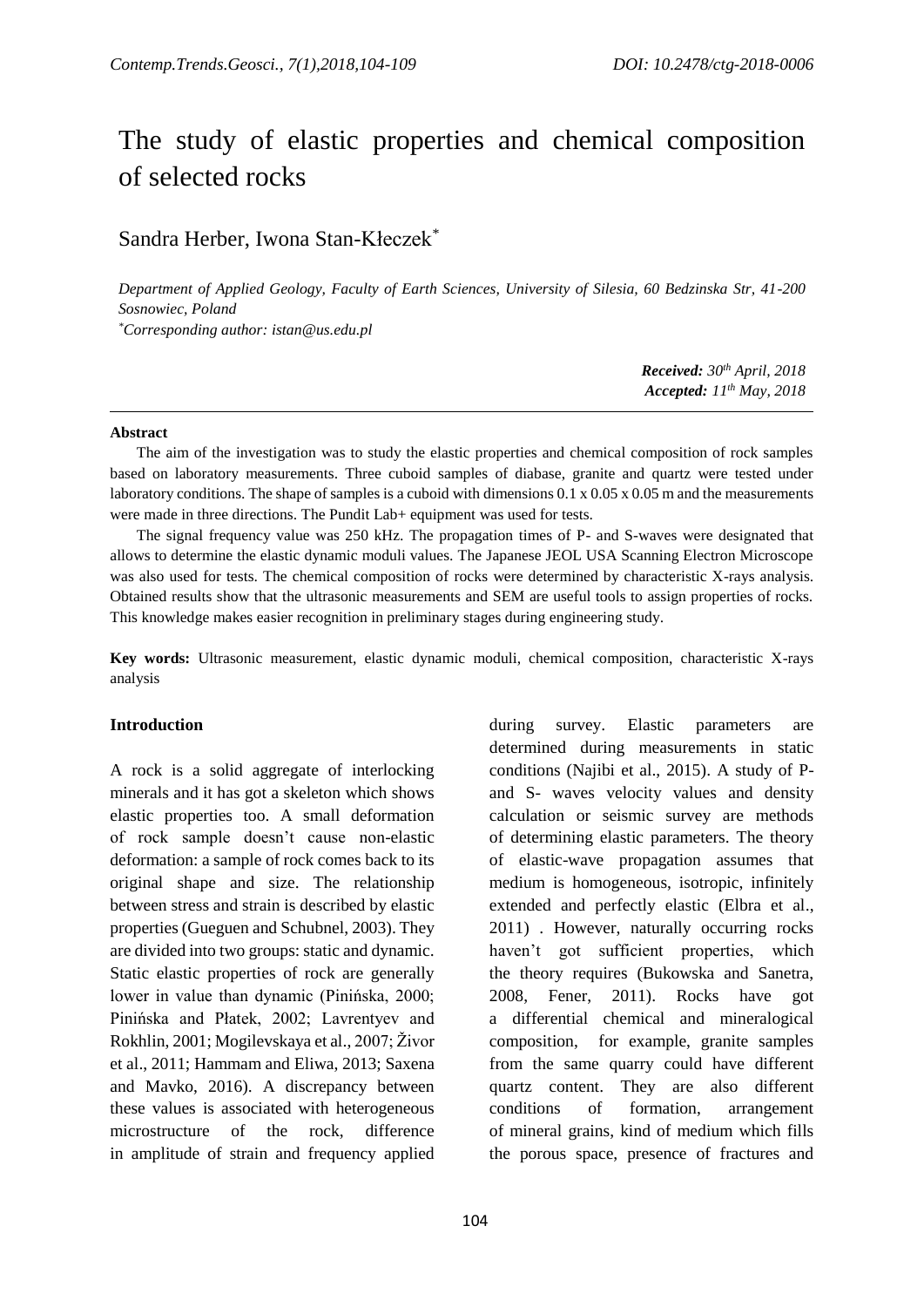another ones: all these features make the sample of rock unique (Zhu et al. 2017; Stan-Kłeczek 2016; Lednická and Kaláb, 2012; Markov et al. 2014; Mockovčiaková and Pandula 2003).

Values of elastic properties of sedimentary rocks are least of all rock groups (Pinińska 2000). Particularly small longitudinal waves velocities or Young modulus values are demonstrated by high-porosity, minor-density varieties, and high values by low-porosity relatively dense samples of sandstones, limestones, dolomites and other sedimentary rocks (Stan-Kłeczek, 2016). Metamorphic and igneous rocks are characterised by lowporosity, but in these types of rocks important factors are kind of porous medium and elastic properties of skeleton.

Dynamic elastic properties such as: Young modulus (E), Poisson ration (υ), shear modulus (G) and bulk modulus (K) are calculated using knowledge of density (ρ), longitudinal  $(v_n)$  and shear  $(v<sub>s</sub>)$  waves velocities of a rock (Kearey and Brooks, 1991):

$$
E = 3K(1 - 2v) \tag{1}
$$

$$
v = \frac{v_p^2 - 2v_s^2}{2(v_p^2 - v_s^2)}
$$
 (2)

$$
K = \rho \left( v_p^2 - \frac{4}{3} v_s^2 \right) \tag{3}
$$

Using all of this relationships Young's modulus could be calculated as:

$$
E = \frac{\rho v_s^2 (3v_p^2 - 4v_s^2)}{(v_p^2 - v_s^2)}
$$
(4)

The coefficient of anisotropy k was calculated as a difference between the highest and the lowest value of wave velocity and the highest value of velocity (Stan-Kłeczek, 2016). In surveys three rock specimens were measured: Permian diabase from "Niedźwiedzia Góra" deposit, Palaeozoic granite from "Źółkiewka I" deposit, which is located in Strzegom town. The third sample: Palaeozoic quartz is from the Czech part of Sudetes from Orlik Massif. The deposit locations have been adequately presented in the Fig.1.



**Fig. 1**. Localisation of the study area: 1 - "Niedźwiedzia Góra" deposit, 2 - "Źółkiewka I" deposit, 3 – the Orlik massif with Orlik peak. (photo: I. Stan-Kłeczek)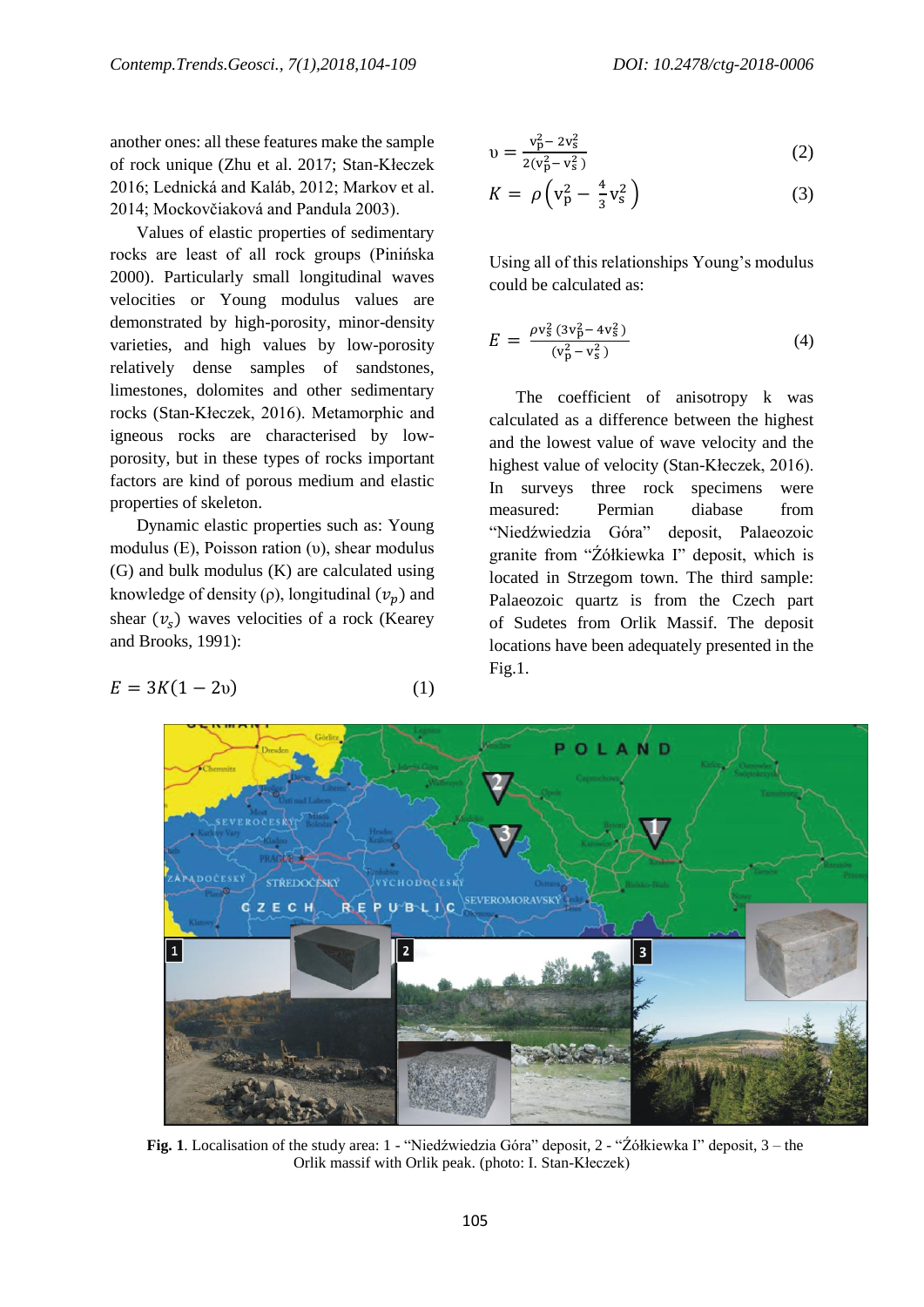The ultrasonic measurement is a nondestructive method, which is used to study the elastic properties of rocks. The measurements were done in the Institute of Geonics of the Czech Academic of Science. There were two transducers: for P- and S- waves. The ultrasonic impulses are repeatedly transmitted to the sample and then recorded at the time (t) of the ultrasonic wave passing through the sample. The rock specimens were mounted between the transmitter and receiver transducer holders. The length of the sample is a track (s). It is possible to calculate the velocity (v) using the formula  $v = s / t$ . At the beginning a special gel is applied to the sample, it provides better contact, the signal is not so much suppressed. The measurements were done, after calibration, in three, perpendicular to samples plane ways. The axes show the survey direction (Fig.2.). The frequency of signal was 250 kHz, the pulse length was  $2 \mu s$ .



Fig. 2. The orientations of axes.

A scanning electron microscope use a focused electrons beam to scanning the sample surface. These particles interact with sample atoms and various signals are produced (Vernon-Parry, 2000; Stokes, 2008). The response of sample contain information about the sample's surface topography and composition (characteristic X-rays analysis). Samples for SEM have to be conductive, at least at the surface and electrically grounded. The rocks are nonconductive materials, so specimens were placed on a coal flake and coated with an ultrathin coating of gold. These actions prevent accumulation of electrostatic charge.

#### **Laboratory measurements and discussion**

From blocks, which were brought from each quarry, the cuboids were cut out. The rock dimensions and weight were measured. These allowed to calculate the volume and density of the samples (Tab.1). The uncertainty of mass measurement was appointed by standard deviation method and the uncertainties of volume and density were appointed by total differential.

**Tab.1.** The parameters of tested rocks.

|                                 | <b>Diabase</b> | <b>Granite</b> | <b>Ouartz</b> |
|---------------------------------|----------------|----------------|---------------|
| $V$ [cm <sup>3</sup> ]          | 174.1          | 219.3          | 160.6         |
| $\Delta V$ [cm <sup>3</sup> ]   | 7.0            | 2.2            | 5.3           |
| m[g]                            | 485.8          | 572.7          | 421.1         |
| $\Delta m$ [g]                  | 0.1            | 0.1            | 0.1           |
| $d$ [g/cm <sup>3</sup> ]        | 2.79           | 2.61           | 2.62          |
| $\Delta d$ [g/cm <sup>3</sup> ] | 0.11           | 0.03           | 0.09          |

The wave velocities were calculated as a ratio of the sample length and time of signal propagation through the rock. The uncertainties of time and length were determined by standard deviation method and the uncertainties of velocity and dynamic elastic moduli were appointed by total differential (Tabs 2 and 3).

The areas, for which the chemical composition (all result in atomic %) of the samples (Tab.4) were determined, are shown in the Figure 3.

#### **Discussion**

The diabase sample have got losses, but it has no visible cracks. The highest value of longitudinal wave was 5700 m/s (axis 1) and the lowest value was about 20% smaller (axis 3). For this sample the maximum value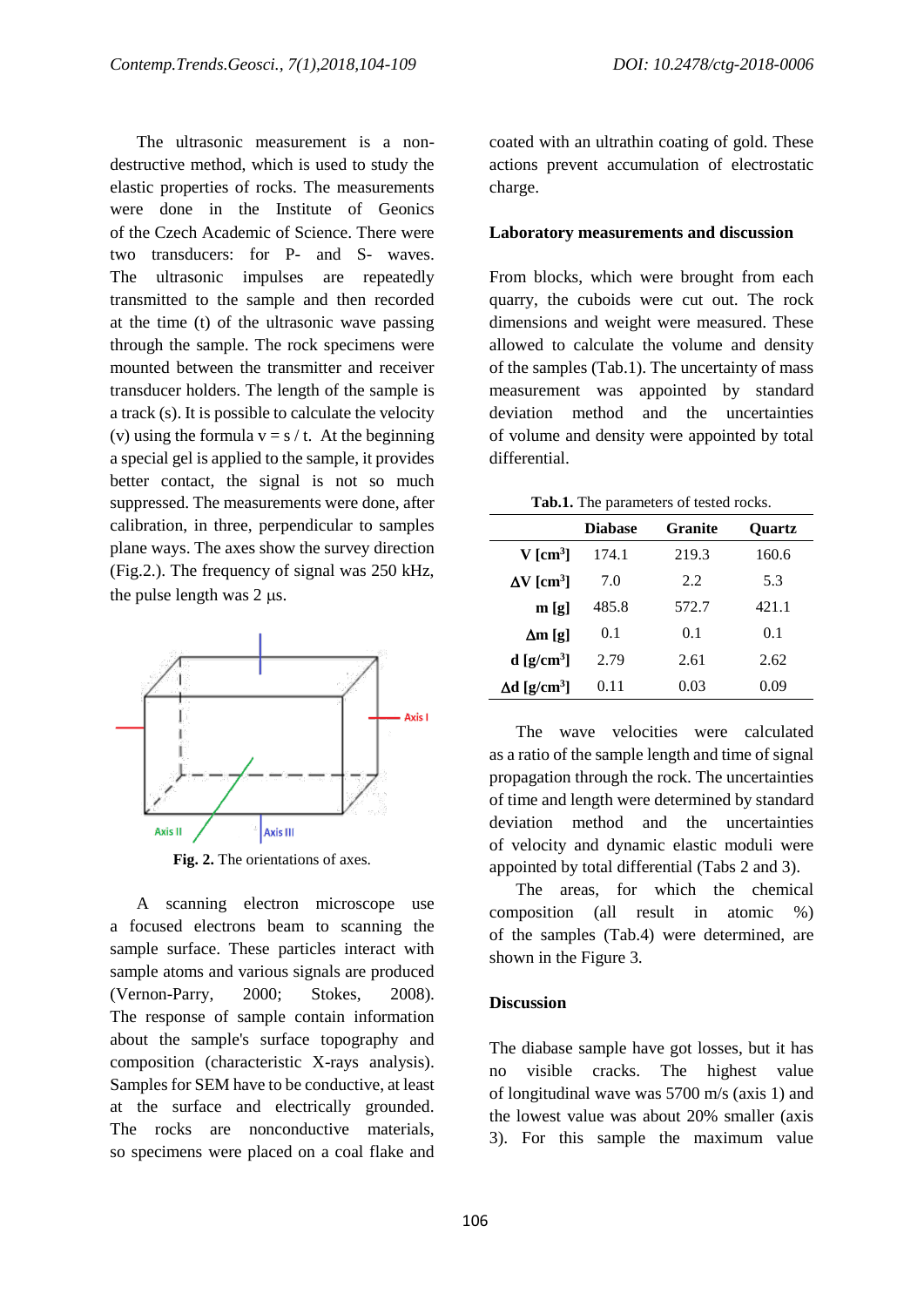|                | <b>Axis</b>    | $v_p/v_s[1]$ | $v_{\rm pmax}$ [m/s] | $v_{pmin}[m/s]$ | $k[\%]$        | $v_{\rm smax}$ [m/s] | $v_{\rm smin}$ [m/s] | $k[\%]$        |
|----------------|----------------|--------------|----------------------|-----------------|----------------|----------------------|----------------------|----------------|
|                | 1              | 1.96         | 5719.9               | 5534.2          | 3.2            | 2949                 | 2889                 | 2              |
| <b>Diabase</b> | $\overline{2}$ | 1.94         | 5729.4               | 5407.5          | 5.6            | 2927.4               | 2927.4               | $\overline{0}$ |
|                | 3              | 1.61         | 4515.6               | 4515.6          | $\mathbf{0}$   | 2847.7               | 2688.6               | 5.6            |
|                | 1              | 1.78         | 3815.2               | 3815.2          | $\mathbf{0}$   | 2169                 | 2131.2               | 1.7            |
| <b>Granite</b> | $\overline{2}$ | 1.54         | 3861                 | 3342.7          | 13.4           | 2394.6               | 2327.4               | 2.8            |
|                | 3              | 1.7          | 4330                 | 4155.4          | $\overline{4}$ | 2538.3               | 2477.2               | 2.4            |
|                | 1              | 1.77         | 5477.1               | 5280.1          | 3.6            | 3123.1               | 3070.9               | 1.7            |
| <b>Ouartz</b>  | 2              | 1.69         | 5347.6               | 5347.6          | $\mathbf{0}$   | 3305.1               | 3090.5               | 6.5            |
|                | 3              | 1.7          | 4891.5               | 4644.4          | 5.1            | 2891.8               | 2720.7               | 5.9            |

**Tab.2.** Estimated wave velocity values for the respective axes.

**Tab.3.** Calculated elastic dynamic moduli for rock samples.

|                | <b>Axis</b>    | v[1] | $\Delta v$ [1] | $E$ [GPa] | $\Delta E$ [GPa] |      | K [GPa] $\Delta$ K [GPa] $\mu$ [MPa] $\Delta$ $\mu$ [MPa] |     |     |
|----------------|----------------|------|----------------|-----------|------------------|------|-----------------------------------------------------------|-----|-----|
|                | 1              | 0.32 | 0.01           | 62.3      | 13.8             | 58.7 | 5.8                                                       | 8.1 | 0.4 |
| <b>Diabase</b> | $\overline{2}$ | 0.32 | 0.05           | 63        | 19.9             | 57.7 | 15.7                                                      | 8.2 | 0.7 |
|                | 3              | 0.19 | 0.03           | 52        | 8.5              | 27.7 | 3.1                                                       | 7.8 | 0.5 |
|                | 1              | 0.27 | 0.01           | 30.4      | 1.5              | 22   | 0.6                                                       | 5.6 | 0.1 |
| <b>Granite</b> | $\overline{2}$ | 0.13 | 0.12           | 32.9      | 17               | 15   | 5.9                                                       | 6.2 | 0.2 |
|                | 3              | 0.23 | 0.03           | 40.9      | 7.9              | 25.6 | 3                                                         | 6.6 | 0.1 |
|                | 1              | 0.26 | 0.02           | 62.8      | 9.6              | 44.4 | 5.2                                                       | 8.1 | 0.3 |
| <b>Ouartz</b>  | 2              | 0.23 | 0.03           | 64.9      | 11.6             | 39.8 | 4.4                                                       | 8.3 | 0.5 |
|                | 3              | 0.24 | 0.07           | 51        | 10.7             | 32.1 | 9.2                                                       | 7.4 | 0.6 |

of coefficient k was 5,6%. The ratio of longitudinal and transverse wave velocities and dynamic elastic moduli values are the lowest for axis 3. The diabase composition is typical for this mafic, subvolcanic rock: pyroxenes (Iron, Sodium, Magnesium, Potassium, Aluminium), plagioclases (Oxygen, Calcium, Silicon, Sodium) and amphibolites (Titanium, Chlorine, Carbon). There are trace amounts of Caesium and Tungsten too.

The sample 2 (granite) has a fracture. It is parallel to axis 3. For it the wave velocity dynamic elastic moduli values are higher than for other axes. The axis 2 shows the higher values of anisotropy coefficient  $k = 13,4%$  and Poisson's ratio and bulk modulus values are smaller. Based on the chemical composition of specimen, it can be concluded that measured granite contains: quartz, micas (Iron, Magnesium, Titanium), orthoclase (Potassium, Aluminum, Silicon) and plagioclases. A square marked place which is richer in Magnesium, Titanium and Iron than the background.

The quartz sample is the most fractured, but the coefficient k is not high, not indicate an anisotropy. The fractures are filled, brown discoloration are visible, probably they are oxidized iron oxides. These quartz sample has got silica, Calcium and Iron in its composition. The last two elements are inclusions, they don't occur evenly throughout the sample: in place marked as "Spectrum 2" they were not registered.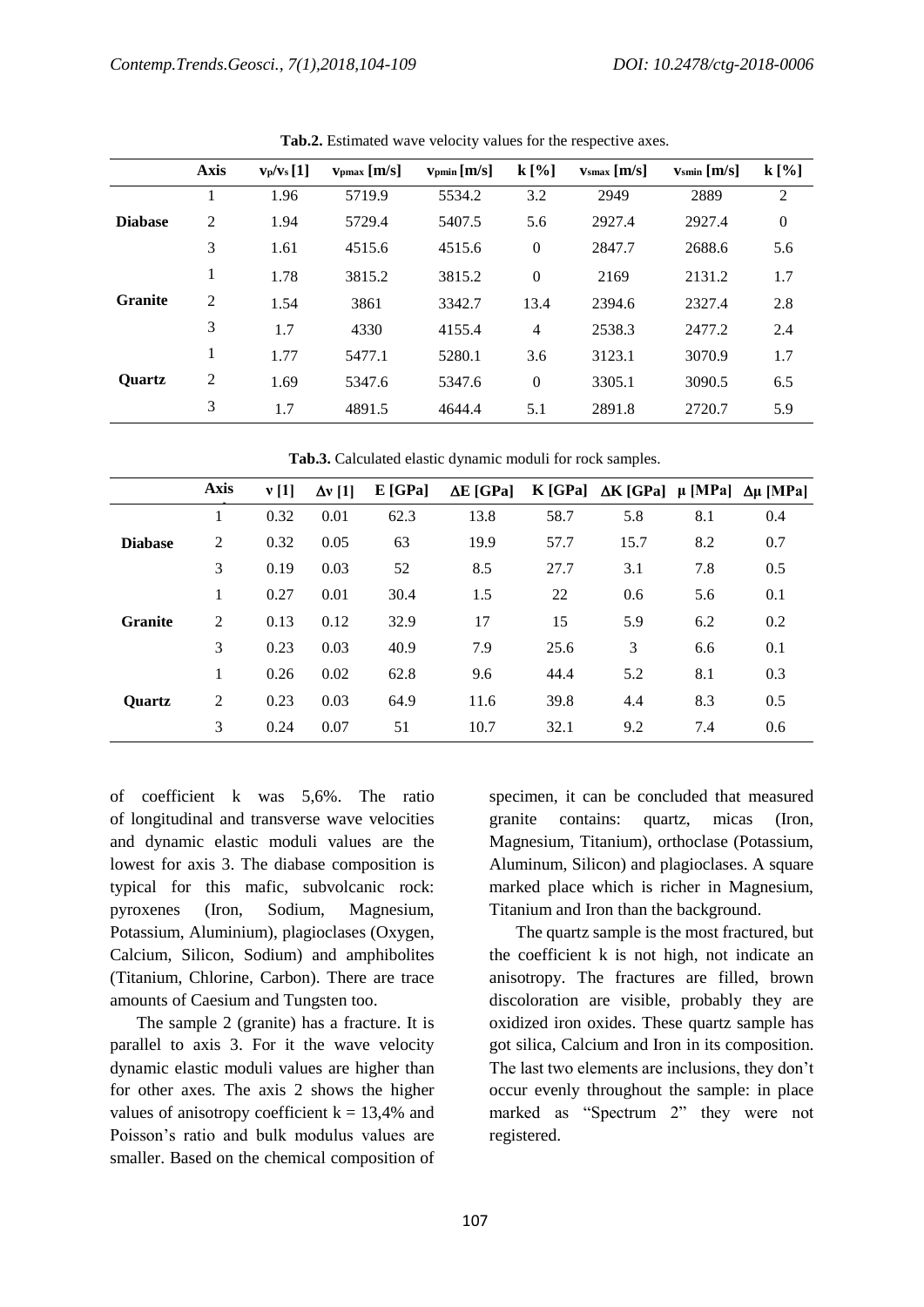|  | Tab.4. The chemical composition of samples. |  |
|--|---------------------------------------------|--|
|  |                                             |  |

| <b>Spectrum</b>     |       | $\mathbf C$ | $\Omega$                 | <b>Na</b> |      | Mg   | Al                       | Si    |      | $CI$ |  |
|---------------------|-------|-------------|--------------------------|-----------|------|------|--------------------------|-------|------|------|--|
|                     |       | 18.99       | 58.82                    | 1.90      |      | 0.72 | 3.92                     | 11.62 |      | 0.06 |  |
| <b>Sum Spectrum</b> | K     |             | Ca                       | Ti        | Fe   |      | <b>Ce</b>                | W     |      |      |  |
|                     |       | 1.02        | 0.93                     | 0.26      |      | 1.55 | 0.08                     | 0.13  |      |      |  |
| b) granite          |       |             |                          |           |      |      |                          |       |      |      |  |
| <b>Spectrum</b>     | C     | $\Omega$    | <b>Na</b>                | Mg        | Al   | Si   | <b>Cl</b>                | K     | Ti   | Fe   |  |
| <b>Sum Spectrum</b> | 21.91 | 63.13       | 0.46                     | 0.34      | 3.16 | 8.53 | 0.07                     | 1.89  | 0.07 | 0.43 |  |
| Spectrum 2          | 29.33 | 58.98       | $\overline{\phantom{a}}$ | 1.27      | 2.75 | 4.94 | $\overline{\phantom{a}}$ | 1.08  | 0.20 | 1.44 |  |
| c) quartz           |       |             |                          |           |      |      |                          |       |      |      |  |

| spectrum            |             |       | $\sim$<br><u>ני ג</u> | ໍດ<br>C |                               |
|---------------------|-------------|-------|-----------------------|---------|-------------------------------|
| <b>Sum Spectrum</b> | 24.1<br>. – | 58 Q4 | $\sim$<br>. Б.        | v.      | $\mathbf{v} \cdot \mathbf{r}$ |
| Spectrum 2          | $\Omega$    | .oc   | 18.39                 | $\sim$  | $\overline{\phantom{a}}$      |



**Fig.3.** Electron image: a) diabase. b) granite. c) quartz.

## **Conclusion**

Obtained results show that the ultrasonic measurements are useful tool to assign elastic modulus of rocks. The study of the elastic properties measured in the laboratory conditions provides an additional information about the physical properties of rocks. These kinds of measurements may be used as supplement or calibration of the geophysical results and/or also have importance for solving stability problems of engineering projects.

## **References**

- Bukowska M. and Sanetra U. (2008), The tests of the conventional triaxial granite and dolomite compression in the aspect of their mechanical properties, Gospodarka Surowcami Mineralnymi - Mineral Resources Management, 24(2), 345-358.
- Elbra, T., Karlqvist, R., Lassila, I., Hæggström, E., & Pesonen, L. J. (2011). Laboratory measurements of the seismic velocities and other petrophysical properties of the Outokumpu deep drill